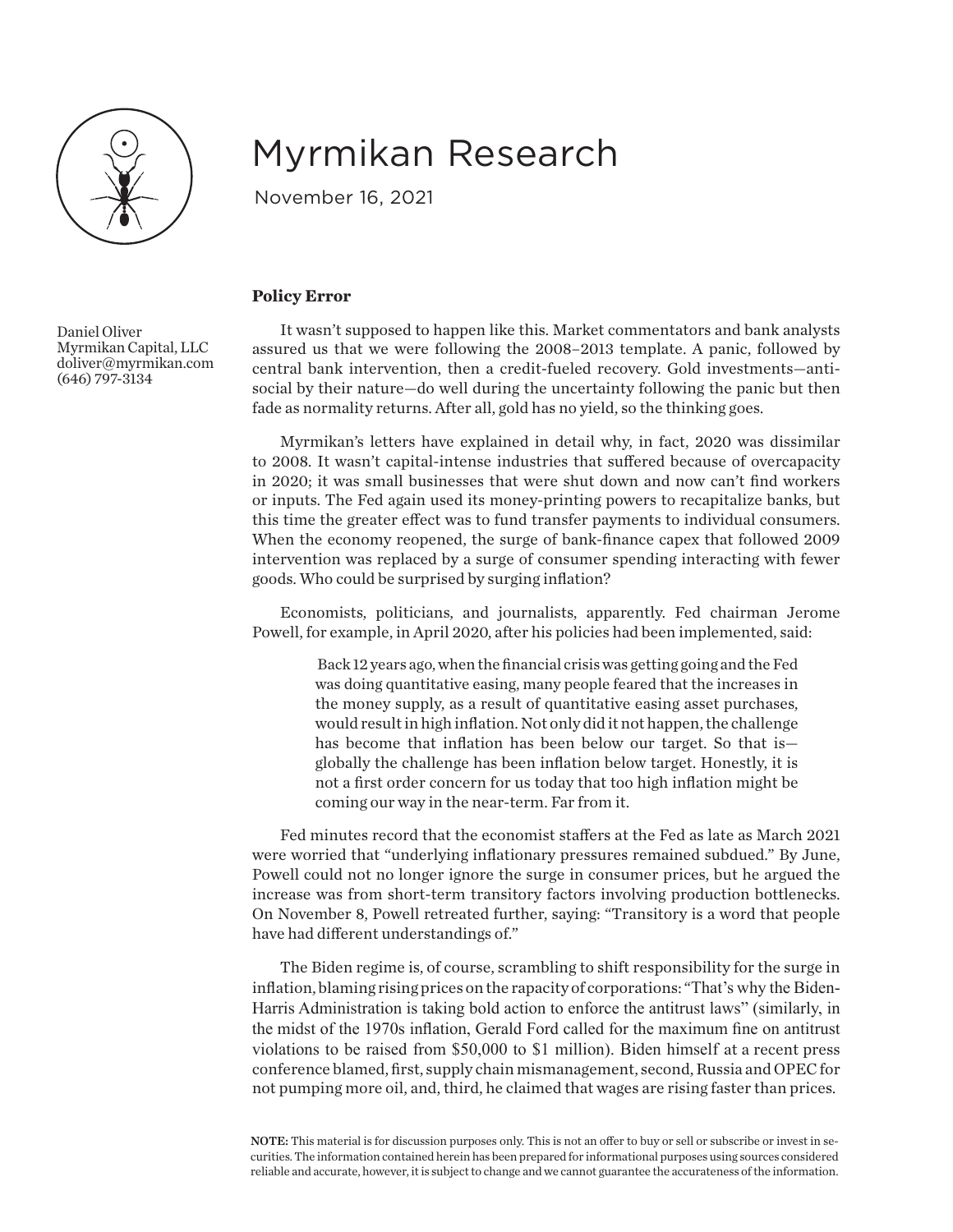Myrmikan Research November 16, 2021

*Page 2*

This latter claim is what Biden-regime apologists have latched on to. MSNBC, for example, ran a column pointing out that "Even though millions of Americans lost their jobs, enhanced unemployment benefits and stimulus payments left many of them better off, not worse. . . . The result of all this was that Americans ended 2020 \$13.5 trillion richer than they were at the beginning of the year . . . the bottom 25 percent of income earners had 50 percent more in their checking accounts in October 2020 than they did a year earlier." Inflation is, therefore, "the predictable product of the economy's rapid recovery, and its costs have been offset, to a large degree, by robust wage growth and government policies."

The problem with this narrative is that it violates Say's Law, which instructs that we don't really buy things with money: first we trade our productions for money, and then we use that money to buy the things we want; so it is really with our productions that we buy things.

Say's Law must always be true in aggregate (overall consumption cannot exceed production), but unsound money can falsify Say's Law for the individual by introducing the Cantillon Effect. Richard Cantillon pointed out that those sitting near emissions of newly printed money (bankers, for example) can demand goods from others before prices have risen. Those who get the new money last (typically laborers) have to pay the higher prices before their incomes increase. Total consumption still equals production, but consumption is shifted from producers to financial operators.

The Cantillon Effect has for decades operated to concentrate wealth in the U.S., but it has also operated to shift consumption to America from the rest of the world. The rising cash balances and incomes trumpeted by Biden and his media apologists is not due to additional productivity but, they admit, comes from money printing. Demand for goods from China has surged, leading (in part) to the supply chain mess. Chinese sellers get these newly printed dollars and use them to buy new inputs, and that's when they discover that their productions—sold for dollars—will not buy a commensurate amount of new inputs. They must raise their prices, and the new money bids up input costs substantially—the reason that commodity prices are surging.

An inflection point has now been reached whereby inflation is rising faster than American wages: nonfarm employees have seen their wages increase 4.9% over the past year while CPI inflation has increased 6.2% (and real inflation is far higher).

The cure for high prices is high prices, so the saying goes, and falling real incomes are now forcing Americans to alter their buying expectations, as very ugly University of Michigan surveys make clear.



NOTE: This material is for discussion purposes only. This is not an offer to buy or sell or subscribe or invest in securities. The information contained herein has been prepared for informational purposes using sources considered reliable and accurate, however, it is subject to change and we cannot guarantee the accurateness of the information.